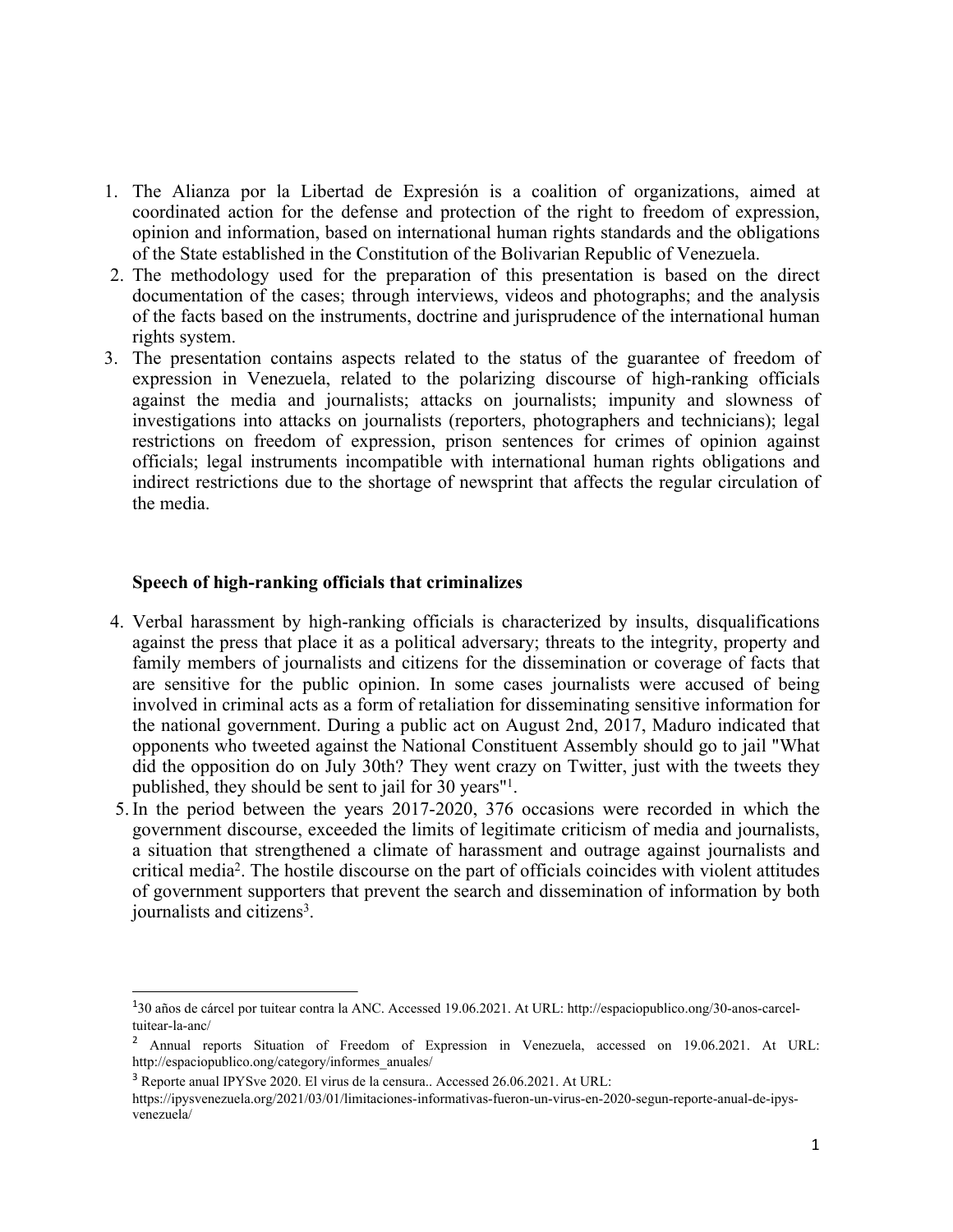### **Impunity in the face of attacks on media and journalists**

- 6. Between 2017 and 2020, more than 400 attacks and aggressions against journalists and media were recorded. Aggressions occur especially against digital and audiovisual media communicators, graphic reporters and television cameramen, and are executed both by private individuals and by security forces that retain equipment, make arrests and destroy audiovisual material 4 .
- 7. The aggressions are linked to the impediment of coverage of sensitive issues for the public opinion that question the government's management. In 2017, in <sup>a</sup> critical social situation where shortages of basic goods, lack of medicines and <sup>a</sup> growing inflation; Venezuelans protested massively. This year at least 61 press workers were robbed while performing reporting duties, most of them during the coverage of protests 5 . The assaults were perpetrated by state security forces, specifically the Bolivarian National Police (PNB), the Bolivarian National Guard (GNB) and groups of armed civilians 6 . Espacio Público accompanied 19 of these cases of robberies and associated aggressions to the Public Prosecutor's Office. None received <sup>a</sup> timely response.
- 8. Arbitrary detentions are <sup>a</sup> common mechanism within the modalities implemented by State security forces to silence or minimize uncomfortable opinions to the authorities. In some cases, after ending the detention, the judicial process against the victims is not concluded.
- 9. Most of the journalists or citizens who were detained did not have sentences against them and were released after <sup>a</sup> few hours of their detention, but also the use of the citizen security system (whistleblowers) and the administration of justice was used to repress those who reported on the violence that was occurring in the demonstrations of 2017<sup>7</sup>.
- 10. Impunity is maintained when the courts dismiss cases or delay proceedings, or due to the omission of governmen<sup>t</sup> spokespersons in <sup>a</sup> context where critical media are identified as "political enemies".
- 11. Harassment and acts of intimidation were the most recurrent risks that press workers had to face in 2020. The security, freedom and integrity of the communicators and the media were affected by threats, insults, beatings, robberies, harassment, confiscations, raids, attacks and even murders 8 . The latter included the cases of José Carmelo Bislick and Andrés Eloy Nieves Zacarías, two media workers who were murdered for reasons that are still unknown.

<sup>6</sup> Robos e Impunidad.. Accessed on 19.06.2021 at URL: http://espaciopublico.ong/wp-

<sup>4</sup> Annual reports 2017-2020: General situation of the right to freedom of expression in Venezuela. Accessed 19.06.2021. At URL: http://espaciopublico.ong/category/informes\_anuales/

<sup>5</sup> Cobertura bajo riesgo. Protestas 2017. Accessed 19.06.2021. At URL: https://ipysvenezuela.org/2017/05/22/coberturariesgo-protestas-2017/

content/uploads/2015/05/Situacio%CC%81n-del-derecho-a-la-libertad-de-expresio%CC%81n-e-informacio%CC%81nen-Venezuela-2017-Espacio-Pu%CC%81blico.pdf

<sup>&</sup>lt;sup>7</sup> Control remoto. Índice de libertades periodísticas 2017. Retrieved on 19.06.2021 from URL:

https://ipysvenezuela.org/2018/02/28/control-remoto-indice-libertades-periodisticas-2017/

<sup>8</sup> Reporte anual IPYSve 2020. El virus de la censura. Accessed 26.06.2021. At URL:

https://ipysvenezuela.org/2021/03/01/limitaciones-informativas-fueron-un-virus-en-2020-segun-reporte-anual-de-ipysvenezuela/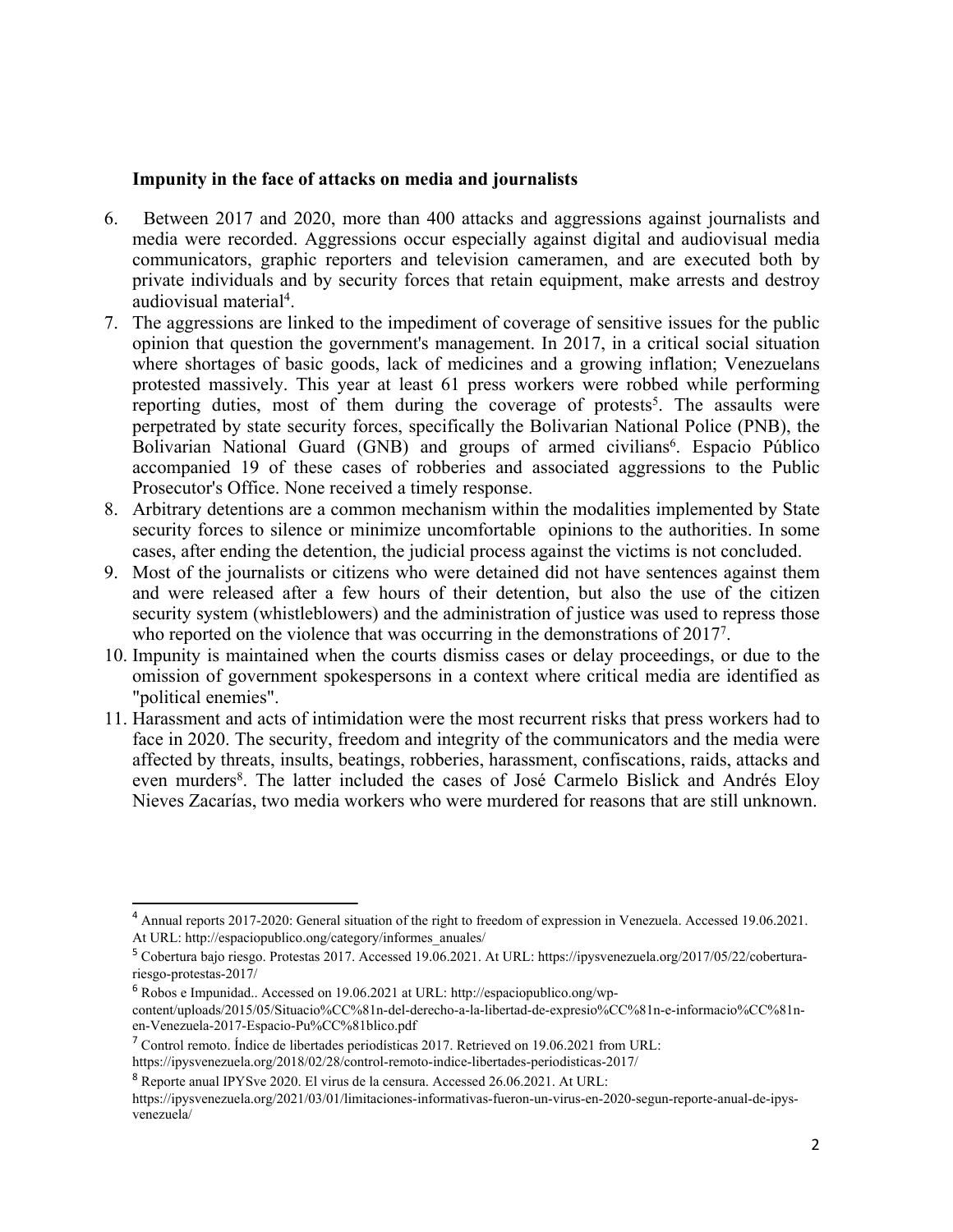#### **Judicial restrictions**

- 12. The Venezuelan Penal Code classifies contempt and vilification as crimes. The 2005 reform of this Code<sup>9</sup>increased sentences and incorporated other officials to protect their honor and reputation. Judges have <sup>a</sup> wide range to decide which action fits as <sup>a</sup> crime while citizens' control over the managemen<sup>t</sup> of public resources by officials is hindered.
- 13. Since 2009, Venezuela has prohibited the media from making statements through precautionary measures. The following are some examples:
- 14. Awidely known case in Venezuela is that of Judge María Lourdes Afiuni. In December 2009, she applied the recommendation of the United Nations Working Group on Arbitrary Detentions which questioned the situation of the banker Eligio Cedeño, and granted him conditional release since after three years in detention his trial had not ye<sup>t</sup> begun. This action provoked <sup>a</sup> public order from President Chávez, which subjected the judge to <sup>a</sup> judicial process with delays and multiple irregularities, and <sup>a</sup> detention with episodes of torture and lack of medical assistance. Afiuni was conditionally released in June 2013 so that she could undergo medical check-ups. However, judges Rita Hernández, Yris Cabrera and John Parody of the 6th Court of Appeals decided to prohibit her from "communicating using any existing or yet to be invented social network"<sup>10</sup>.
- 15. Opposition politicians Antonio Ledezma and Leopoldo López were also prohibited from making statements to the media as <sup>a</sup> condition for maintaining the benefit of house arrest.
- 16. Carlos Julio Rojas is <sup>a</sup> journalist and social activist from La Candelaria, in Caracas, who was arrested on July 10th, 2017 while walking home after buying food at the end of <sup>a</sup> peaceful protest called by the Mesa de la Unidad Democrática (MUD). He was charged with "treason against the integrity, independence and freedom of the nation", tried by <sup>a</sup> military court and held in the Ramo Verde military prison. While in detention, Rojas was overcrowded with other common prisoners, he was kept for 15 days in <sup>a</sup> cell of two by two meters punished together with other inmates, he was physically tortured, he was six days without being able to use <sup>a</sup> toilet to evacuate, which together with the lack of drinking water and food for two days caused him to faint. After 45 days and 20 kg less, Rojas was released with precautionary measures that, in principle, included the prohibition to testify to the media. After <sup>a</sup> long debate with the military judge, the Court withdrew this measure considering that, being <sup>a</sup> journalist, his right to work would be violated; he was still forbidden to talk about his case and his stay in Ramo Verde.
- 17. Added to these cases, the human rights activist Lisbeth Añez, known as "Mama Lis". On May 11th, 2017, she was arrested by officials of the General Directorate of Military Counterintelligence (DGCIM) at the International Airport of Maiquetia, when she was going to travel to the United States to receive treatment for Hepatitis C. The irregularities in her judicial process begin with an arrest warrant that according to her defenders "lacks elements of conviction". She was charged by <sup>a</sup> military court without being so, and accused of "collaborating with people who organize protests, whose evidence would be conversations and Whatsapp audios found in her cell phone, illegally searched". After 118 days of being detained at the headquarters of the Bolivarian National Intelligence Service

<sup>9</sup> Penal Code of Venezuela. Official Gazette No. 5768E of August 13, 2005. Available at: http://www.ministeriopublico.gob.ve/web/guest/codigo-penal

<sup>&</sup>lt;sup>10</sup> Silencio indefinido a través de medidas cautelares. Accessed on 19.06.2021 at URL: http://espaciopublico.ong/silencioindefinido-a-traves-de-medidas-cautelares/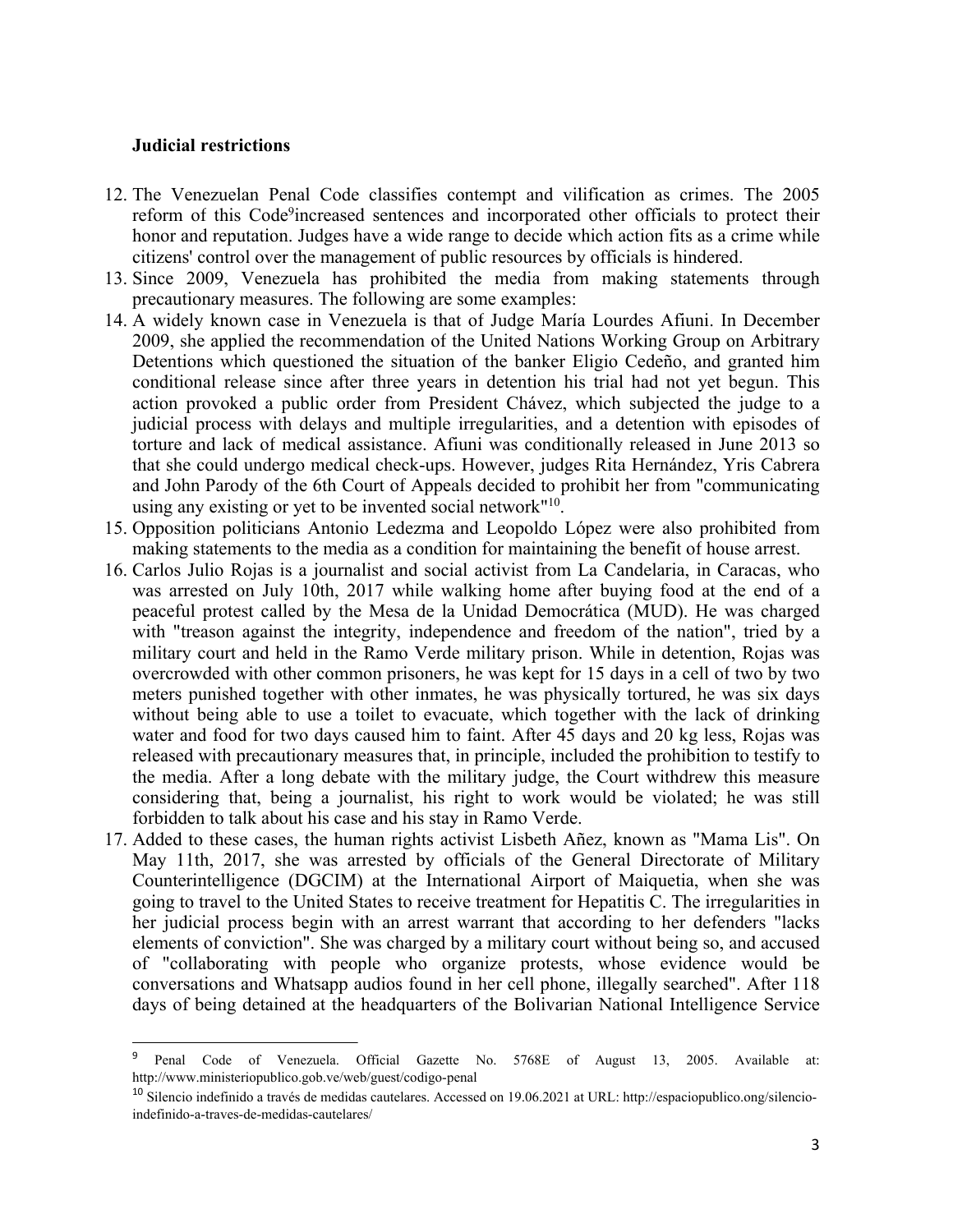(Sebin), she is forbidden to make statements to the media through precautionary measures, after being released.

- 18. Luis Carlos Díaz<sup>11</sup> was arbitrarily detained on March 11th, 2019, disappeared and presented before courts in <sup>a</sup> process where he was accused of "public instigation", for giving advice to the population on what to do in case of <sup>a</sup> news *blackout through* an internet channel. After being released from the Sebin El Helicoide facilities, he was forbidden to leave the country, to make statements to the media about his case, and was placed under <sup>a</sup> presentation regime. The precautionary measures limit Diaz's personal freedom, which maintains the violation of his rights; the prohibition to declare to the media about the case is extended to his lawyers and represents <sup>a</sup> censorship measure that seeks to preven<sup>t</sup> the conditions of imprisonment, the treatment he was subjected to, and to make public knowledge of the irregularities of the case.
- 19. Another type of judicial harassment occurs when officials involve journalists in criminal acts as <sup>a</sup> way of discrediting those who repor<sup>t</sup> on sensitive issues for the national government. Insults or public disqualifications are usually accompanied by threats of denunciations that in some cases materialize. Between 2017 and 2021, 139 complaints related to judicial harassment of some kind (threats to initiate legal proceedings or their concretion) were registered against journalists and infocitizens linked to the dissemination of information, with <sup>a</sup> significant increase in 2020 when it rose from 28 to 63 cases in relation to 2019. This incidence is high with respec<sup>t</sup> to the historical patterns of registration, and are exacerbated in periods of significant social and political conflict.
- 20. On November 8th, 2017, the unconstitutional "law against hatred, for peaceful coexistence and tolerance" was approved<sup>12</sup> by the illegitimate National Constituent Assembly and published in the Official Gazette under No. 41.274. Among the measures applied are: the blocking of internet sites, the revocation of media licenses and free official messages on radio stations, among others (Articles 22 and 23) 13 .
- 21. Up to 20 years in prison, blocking of websites, closure of radio and television stations for expressing opinions or disseminating information, are par<sup>t</sup> of the sanctions of this law that punishes hate speech, but does not define it or establish clear categories of those who could qualify an expression of this type.
- 22. In practice, this instrument has generated <sup>a</sup> policy of persecution of uncomfortable or critical expressions against certain sectors of society that hold power. This law seeks to justify the practice of arrests, raids, arbitrary judicial proceedings, complaints to the Public Prosecutor's Office, summons to security forces, physical aggressions, direct orders to enforce the law, harassment, dismissal by public institutions, among other actions.
- 23. Since 2017, at least 45 cases were recorded in which the "law against hate" was used or invoked against people for expressing themselves; this resulted in <sup>a</sup> total of 101 violations of freedom of expression and opinion. The year with the highest number of cases was 2020 with 21, the second was 2018 with 13 cases, the third was 2019 with 10 and 2017 with one case.

<sup>&</sup>lt;sup>11</sup> Luis Carlos Díaz tiene dos años silenciado sin pruebas, y sin sentencia. Accessed on 19.06.2021 at URL:

http://espaciopublico.ong/luis-carlos-diaz-tiene-dos-anos-silenciado-sin-pruebas-y-sin-sentencia/

<sup>&</sup>lt;sup>12</sup>El presunto odio como excusa para censurar. Accessed on 19.06.2021 at URL: http://espaciopublico.ong/presunto-odioexcusa-censurar/

<sup>&</sup>lt;sup>13</sup> A tres años de la "ley contra el odio". Accessed on 19.06.2021 at URL: http://espaciopublico.ong/a-tres-anos-de-la-leycontra-el-odio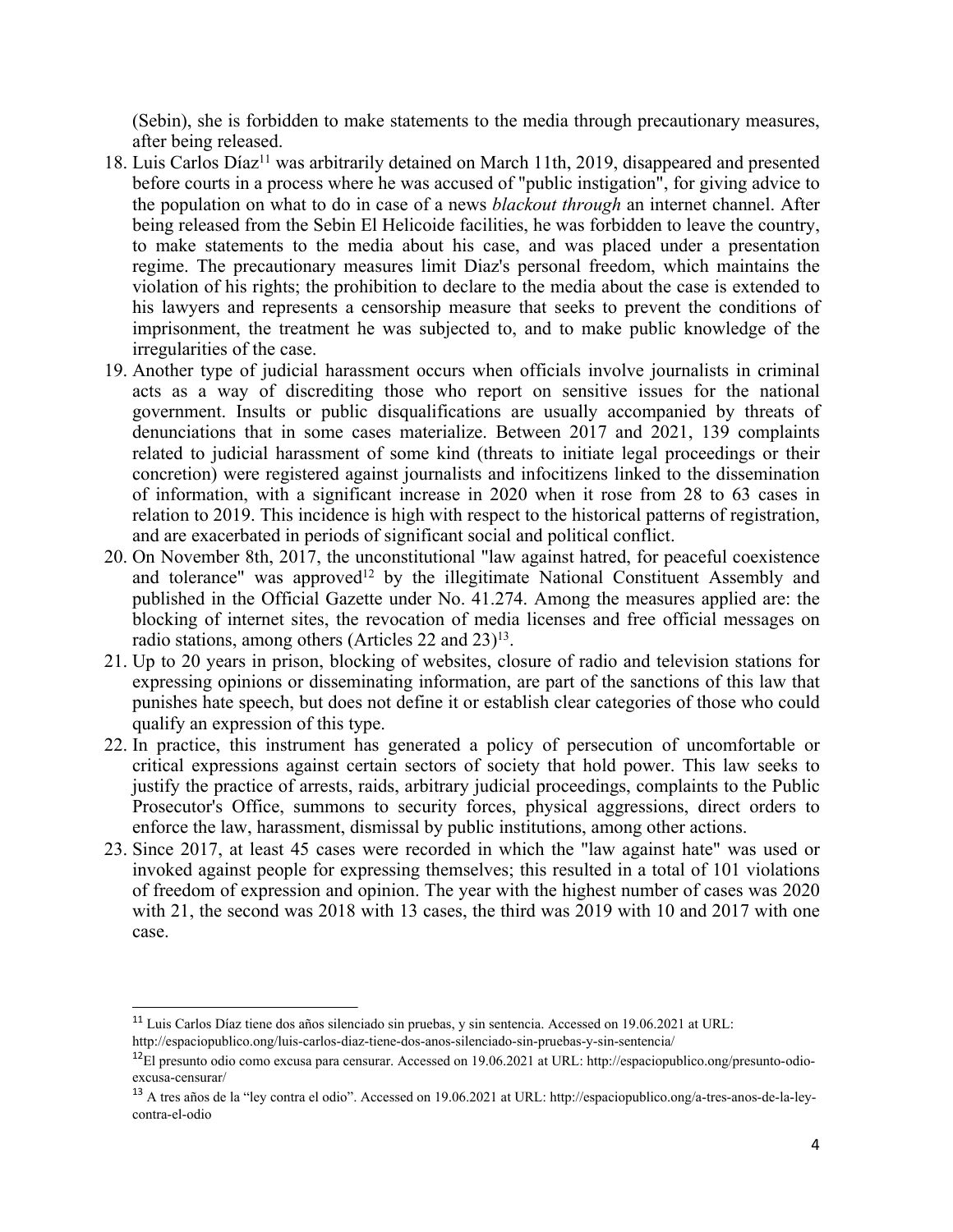- 24. Among the dozens of victims identified in the last three years of its application are public workers, media and press workers<sup>14</sup>, activists, NGO members and citizen journalists.
- 25. The pattern of registered cases shows the regular use of other pre-existing categories of offenses in conjunction with the "anti-hate law" regulations. "Public instigation" is often alleged, which specifically refers to Article 285. The Penal Code literally states, "Whoever instigates disobedience of the laws or hatred among its inhabitants or makes apologies for facts that the law foresees as crimes, in <sup>a</sup> way that endangers public tranquility, shall be punished with imprisonment from three years to six years."
- 26. In this sense, the invocation of the so-called hate crimes does not have its origin in the enactment of the 2017 law, however, art. 285 was already commonly used under the current qualification of public instigation, in alleged punishable acts associated with allegations of corruption, the exercise of peaceful demonstration or the dissemination of information of public interest. The emergence of the "law against hate" added <sup>a</sup> new media and judicial mechanism to criminalize the public debate, legitimate and protected in democratic contexts.

# **Administrative restrictions**

- 27. They are mainly linked to the closure of news spaces or media outlets, as well as the confiscation or elimination of journalistic material by the authorities.
- 28. In 2017 the National Telecommunications Commission (Conatel) closed 8 television channels, and 54 radio stations. In the same year 17 newspapers ceased to circulate due to lack of newsprint, 6 of them indefinitely.
- 29. In five years, between 2013 and 2018, the total number of circulating newspapers fell by 68%<sup>15</sup> . At least 40 print media went out of circulation indefinitely. Among these, 10 ceased due to the impossibility of sustaining salaries after the adoption of economic measures announced by the Executive in August of that year. The worsening of the newsprint shortage and the existing economic crisis resulted in 10 states in the country without newspapers: Amazonas, Apure, Barinas, Cojedes, Delta Amacuro, Falcón, Monagas, Portuguesa, Sucre and Trujillo.
- 30. Twenty-seven radio stations were closed in different states of the country during 2019; in most cases the procedures were carried out irregularly, without prior notice and without court orders or explanations from government officials<sup>16</sup>. The case of Radio Caracas Radio, the oldest radio station in the country, which was forced to cease operations on April 30th, by express order of the National Telecommunications Commission (Conatel) stands out<sup>17</sup>.
- 31. During 2020, at least 18 radio stations, four newspapers and two digital media were closed in procedures carried out mainly by the National Telecommunications Commission (Conatel), together with state security forces.

<sup>14</sup> Reporte Especial IPYSve. Normativa contra el odio: la censura hecha ley. Retrieved on 19.06.2021 from URL: https://ipysvenezuela.org/2020/11/19/reporte-especial-ipysve-normativa-contra-el-odio-la-censura-hecha-ley/

<sup>&</sup>lt;sup>15</sup> Periódicos en Venezuela: datos de una crisis. Accessed on 19.06.2021 at URL:

https://ipysvenezuela.org/2018/12/16/periodicos-en-venezuela-datos-de-una-crisis/

<sup>&</sup>lt;sup>16</sup> 2019: situación general del derecho a la libertad de expresión en Venezuela. Retrieved 26.06.2021, from URL:

http://espaciopublico.ong/informe-2019-situacion-general-del-derecho-a-la-libertad-de-expresion-en-venezuela/

<sup>&</sup>lt;sup>17</sup> Voces en el paredón. Reporte Anual IPYSve 2019. Accessed 26.06.2021. At URL:

https://ipysvenezuela.org/2020/02/26/voces-en-el-paredon-reporte-anual-ipysve-2019/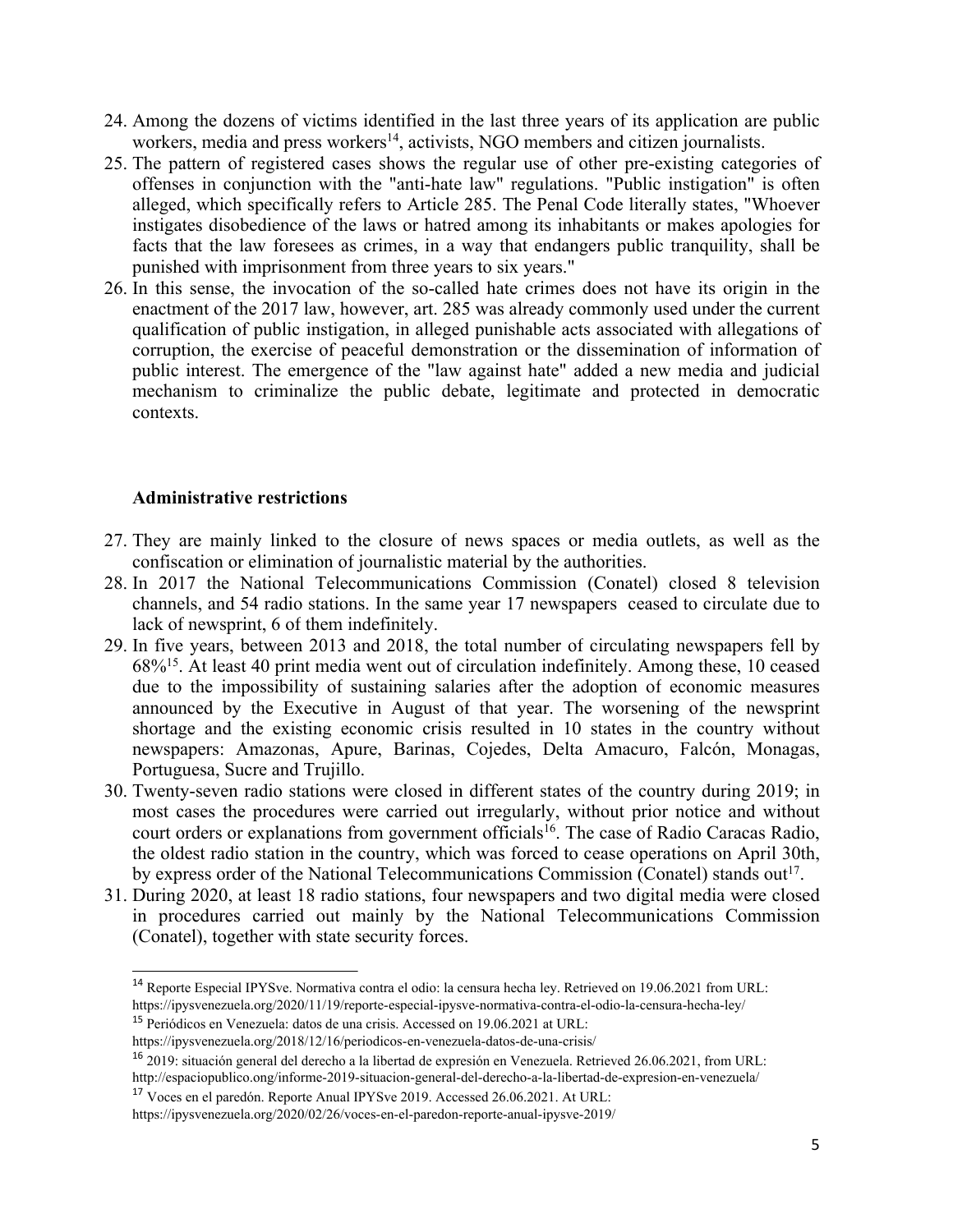32. The Law of Social Responsibility in Radio, Television and Electronic Media contains vague and imprecise elements that allow excessive discretion to Conatel to sanction media outlets based on their editorial line. Furthermore, the composition of the Board of Directors of Social Responsibility is politically biased, since most of its members are appointed by the President of the Republic.

# **Absence of public information**

- 33. Over the course of approximately 10 years, governmen<sup>t</sup> institutions have designed quasidiscretionary laws that restrict access to public information<sup>18</sup>, and promote opacity through regular practices that contravene national and international standards on the subject<sup>19</sup>.
- 34. In 2020, despite the precarious situation of the telecommunications service that has been evident for some years, the State opted to use the Internet as the main channel to inform about the Covid-19 situation. The main means used to keep society updated on the data and measures to be applied to face the virus are: the official website https://covid19.patria.org.ve/, Twitter and, to <sup>a</sup> lesser extent, mandatory radio and television broadcasts 20 .
- 35. The lack of information on the health situation in Venezuela by the Ministry of Health is acute: the last epidemiological bulletin was formally published<sup>21</sup> in 2016 and the mortality yearbook in 2014<sup>22</sup>. Likewise, there is no clear and updated information on the number of people killed by Covid-19, disaggregated by age group.
- 36. The Venezuelan State continues with its policy of maintaining control of information of public interest in relation to Covid-19. Such is the case of journalist Darvinson Rojas, who was judicially harassed, allegedly for publishing figures on the virus<sup>23</sup>. Even, by means of a joint resolution between the Ministry of Health and the Ministry of Science and Technology, disproportionate and contrary to human rights prerequisites are established for the approval of the development of any research related to Covid-19<sup>24</sup> . This situation materialized when public officials criminalized the repor<sup>t</sup> published by the Academy of Physical, Mathematical and Natural Sciences of Venezuela.
- 37. Venezuela suffers from <sup>a</sup> Complex Humanitarian Emergency, to which is added the lack of information by the State on existing epidemic data in the country (eradicated in other

 $^{18}$  Opacidad: La regla impuesta desde el alto gobierno. Accessed on 26.06.2021, at URL:

https://transparencia.org.ve/project/opacidad-la-regla-impuesta-desde-alto-gobierno/

<sup>&</sup>lt;sup>19</sup> Es legal pero injusto. Accessed on 26.06.2021, at URL: https://transparencia.org.ve/wp-content/uploads/2018/10/Es-Legal-Pero-Injusto.pdf

<sup>&</sup>lt;sup>20</sup> Acceso a la información pública en línea en tiempos de Covid-19. Accessed on 26.06.2021, at URL:

http://espaciopublico.ong/acceso-a-la-informacion-publica-en-linea-en-tiempos-de-covid-19

<sup>&</sup>lt;sup>21</sup> Destituida Ministra de Salud tras publicación de boletines epidemiológicos. Accessed on 26.06.2021, at URL:

http://espaciopublico.ong/destituida-ministra-salud-publicacion-boletin/

<sup>&</sup>lt;sup>22</sup> Ministerio de Salud debe publicar informes epidemiológicos. Accessed on 26.06.2021, at URL:

http://espaciopublico.ong/ministerio-de-salud-debe-publicar-informes-epidemiologicos/

<sup>&</sup>lt;sup>23</sup> Imputaron al periodista Darvinson Rojas por delitos de la «ley» del odio. Retrieved 26.06.2021, from URL:

http://espaciopublico.ong/imputaron-al-periodista-darvinson-rojas-por-delitos-de-la-ley-del-odio/

<sup>&</sup>lt;sup>24</sup> G.O. Nº 41.864. Resolution No. 083 of the Ministry of People's Power for Health and Resolution No. 093 of the Ministry of People's Power for Science and Technology, dated April 22, 2020. Consulted on 06.26.2021, at URL: https://alertas.directoriolegislativo.org/wp-content/uploads/2020/06/VEN.-Investigacion-COVID-19.pdf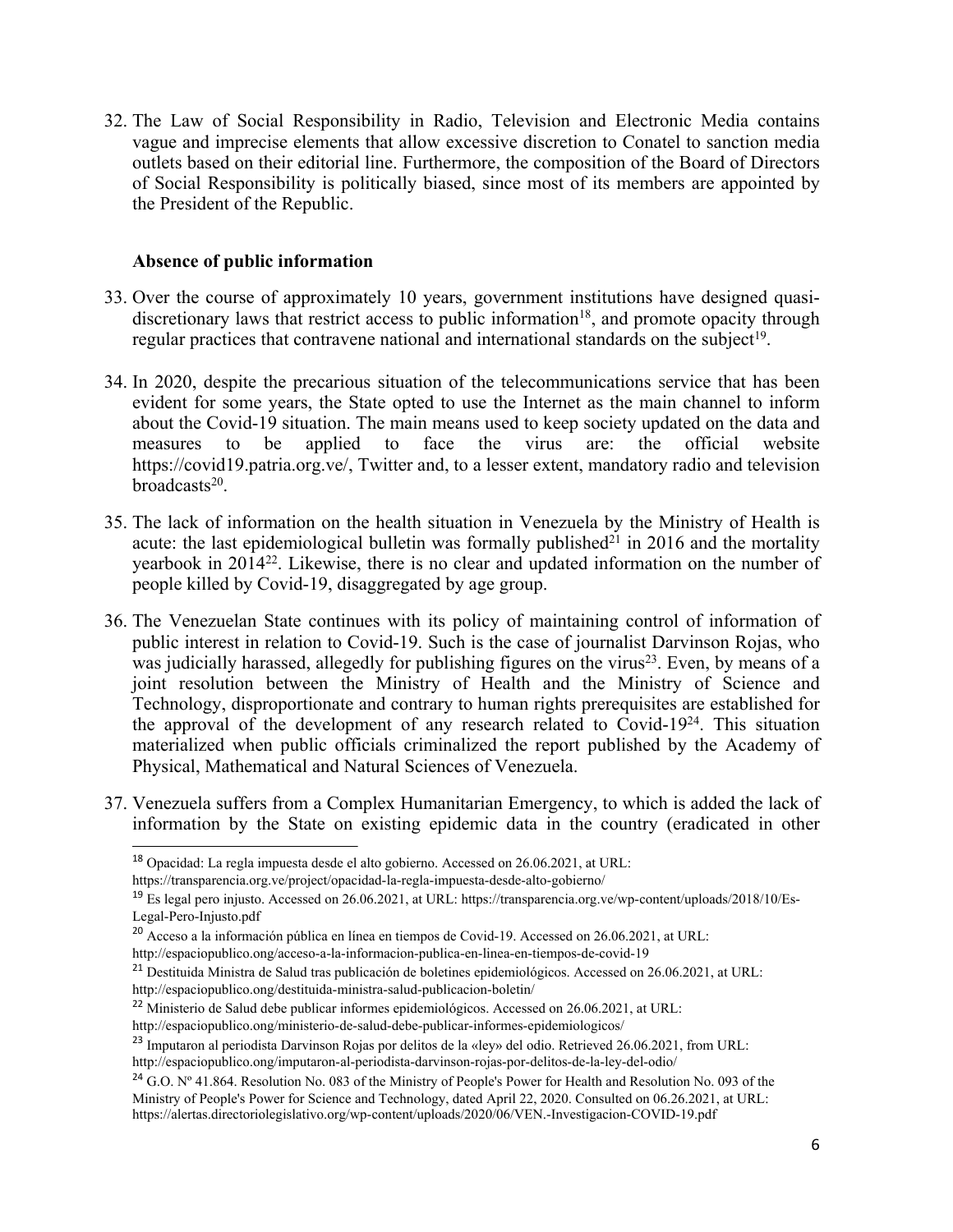nations), because it does not establish an adequate health program to treat them, nor <sup>a</sup> vaccination scheme for their prevention. Nor does it reflect data on how this situation affects the most vulnerable groups in the country. These groups range from pregnan<sup>t</sup> women and newborns to children, especially those living in poverty<sup>25</sup>.

38. In 90 municipalities of the country there is insufficient news coverage by radio stations, television stations, newspapers and digital portals. This means that more than 5 million Venezuelans cannot access local news in <sup>a</sup> timely manner because they live in what is known as an information desert<sup>26</sup>.

## **Freedom of expression online**

- 39. The enforcement of regressive laws, police and military persecution, attacks on civil organizations and media portals, damages and failures against the telecommunications infrastructure, connectivity deficiencies, arbitrary detentions, network *blackouts*, and the hostile discourse of the State have all violated fundamental freedoms on the Internet<sup>27</sup> in recent years.
- 40. In the midst of <sup>a</sup> tense political situation, registered mainly during the first quarter of 2019, Internet blockades and restrictions imposed by the State and mainly by the Compañía Anónima Nacional Teléfonos de Venezuela (CANTV) became massive, preventing access to digital platforms, media and social networks. That same year, the lack of maintenance and investment in the national electric system caused electric blackouts of up to five days that affected 22 of the 23 states of the country, which generated the consequen<sup>t</sup> fall of the Internet and the information<sup>28</sup> blackout.
- 41. As <sup>a</sup> result of the confinement due to the COVID-19 pandemic, Internet access in Venezuela experienced greater restrictions; to the deficient state of the infrastructure were added historical levels of demand that pu<sup>t</sup> the response capacity of private and public operators to the limit. This adds to the blocking or restriction of access to web platforms; harassment and arbitrary arrests for disseminating opinions or information online.
- 42. In 2020, violations of online safeguards included at least 27 attacks affecting journalists and media servers, 25 reported blocking of digital news platforms and social networks, and 23 restrictions on online expressions<sup>29</sup>.

<sup>&</sup>lt;sup>25</sup> Acceso a la información pública en línea en tiempos de Covid-19. Accessed on 26.06.2021, at URL: http://espaciopublico.ong/acceso-a-la-informacion-publica-en-linea-en-tiempos-de-covid-19

<sup>&</sup>lt;sup>26</sup> Reporte anual IPYSve 2020. El virus de la censura. Accessed 26.06.2021. At URL:

https://ipysvenezuela.org/2021/03/01/limitaciones-informativas-fueron-un-virus-en-2020-segun-reporte-anual-de-ipysvenezuela/

<sup>&</sup>lt;sup>27</sup> Internet con la bota puesta. Informe anual Derechos Digitales 2017. Accessed 26.06.2021. At URL:

https://ipysvenezuela.org/2018/05/14/internet-con-la-bota-puesta-informe-anual-derechos-digitales-2017-ipys-venezuela/

<sup>&</sup>lt;sup>28</sup> Internet amurallado. Acceso restringido en Venezuela. Accessed 26.06.2021. At URL: http://espaciopublico.ong/internet-amurallado-acceso-restringido-en-venezuela/

<sup>&</sup>lt;sup>29</sup> Reporte anual IPYSve 2020. El virus de la censura. Accessed 26.06.2021. At URL:

https://ipysvenezuela.org/2021/03/01/limitaciones-informativas-fueron-un-virus-en-2020-segun-reporte-anual-de-ipysvenezuela/